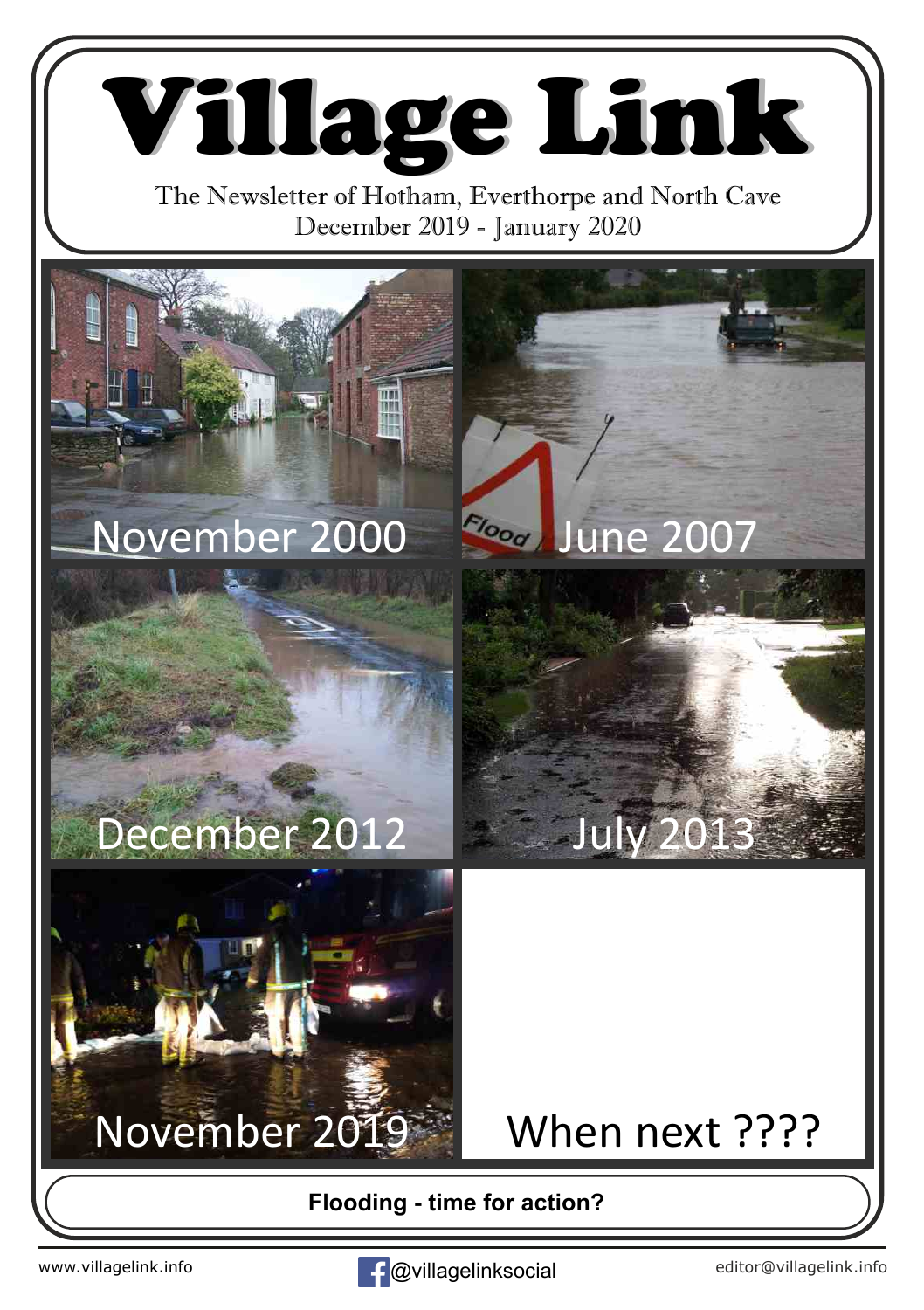# **Welcome to the Christmas / New Year Edition....**

And our apologies, because this is going to be a bit of a damp issue, at least to kick off with. We are using our editorial privilege to start a conversation which we hope will lead to some serious action to help deal with the regular flooding events that affect our villages.

We don't claim to have all the answers - they will only come when all the people (residents, landowners and farmers, Parish and County Authorities, Environment Agency and Yorkshire Water) get together. This is called partnership working and there has been precious little of it to date. So to begin outside our door...

## **Everthorpe Lane**

Properties on Everthorpe Lane flooded on the evening of 14 November. The worst was averted for us because we called the fire brigade, who pumped out from the back of our property, and ERYC arrived with sandbags which prevented water coming in off the Lane onto ours and our neighbours' drives. In addition, we dug the grips from the Lane into the ditch at the south side of the Lane, which played a major part in diverting

and storing flood water.

Although we have some flood damage, to some extent we 'dodged the bullet' but the warning is clear, from both this and the 2007 flooding (which was not as severe for us). The source of water on Everthorpe Lane was the same on both occasions: the fields to the north of the Lane shed significant amounts of water. This time it was sufficient to overwhelm our properties. We are aware of similar flooding to our own (pluvial, or based on rainfall runoff) to properties in Everthorpe - but occurring on both 7 and 14 November.

So the clear warning is that this will happen again if nothing is changed. A '1-in-100 event' means very little any more. It could happen again next month, next year or the year after. We can and will do more to improve our property resilience, but the fact is that such large volumes of water should not be threatening properties in the first place.

continued...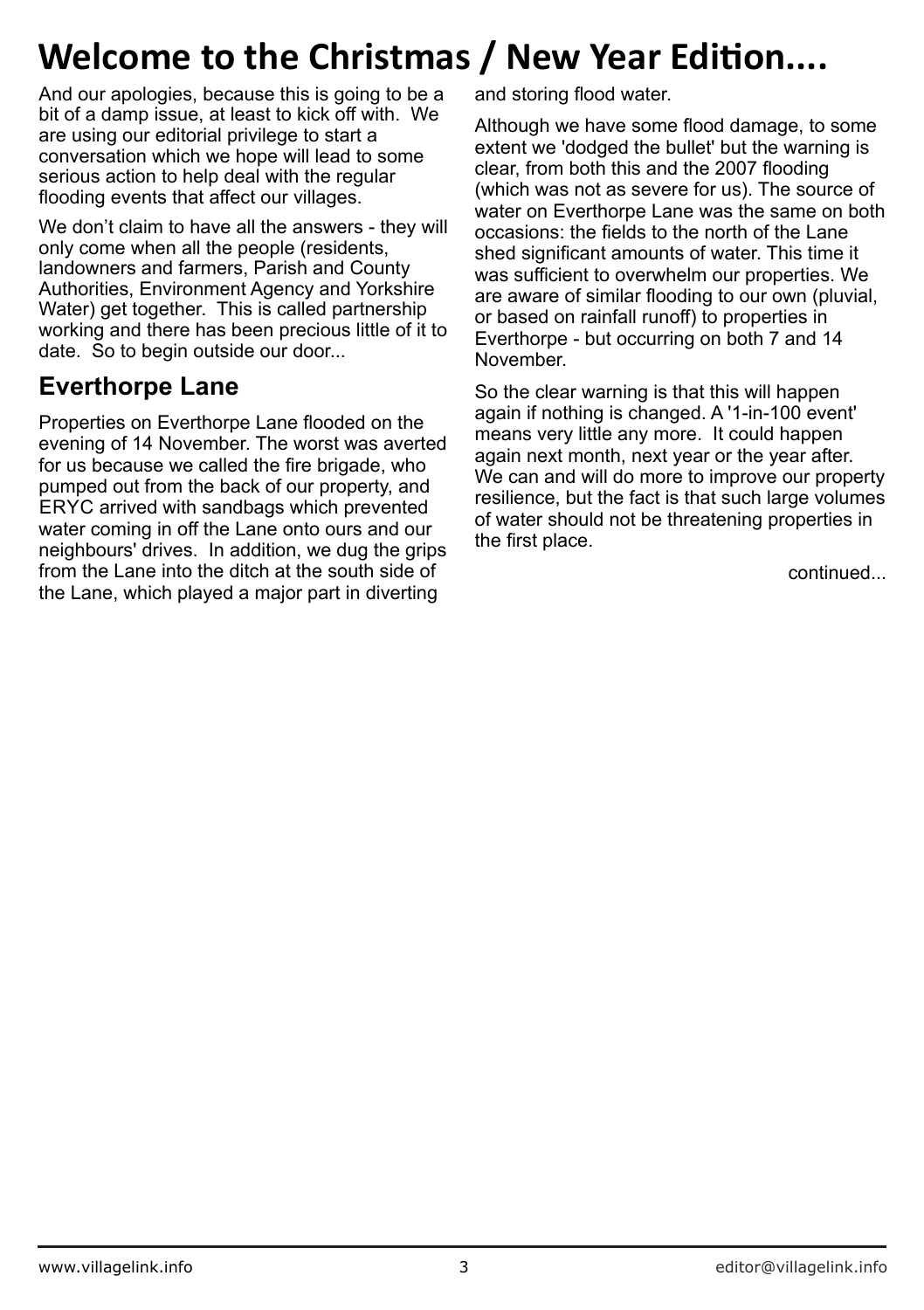#### **'Downstream'**

Although the ditch is designed to take water from the highway, when pumping or directing flood water into it, we are aware that this may well have effects downstream. 'Downstream', in this case, means following the road/field drain, and Little Moor Drain, to the rear of properties on the south side of Station Road, where they go into culvert, potentially causing water to back up at the rear of those properties - as happened on 14 November.

The drain then pops out for a brief length at the front of properties on Station Road, opposite the primary school. From here, the water is culverted again under the school (what genius built it there?...) and, of course, the school flooded in 2007. The drain surfaces briefly within the grounds of The Croft, before going into culvert under Finkle Street. Again, the culvert can't cope, the water backs up and overtops into Finkle Street, which has been flooded probably more often than any street in North Cave, despite Yorkshire Water adding a drain towards Mires Beck after the 2007 floods.

The water would naturally flow from here, along Blanchard's Lane, to the beck, but being built up, and receiving rainwater from both Westgate and the Beck, Blanchard's Lane has been unable to cope in the past. Equally, we know that properties along the Beck suffered badly in November.

So, whilst it would be easy for us, on Everthorpe Lane to say *"the ditches need cleaning out, to get the water away faster"* there are obvious consequences for our neighbours in the rest of the village. *"Dig the ditches / dredge the beck/river"* is what is heard up and down the UK after flooding events, but watercourses can only take so much. And shifting it away, faster, always has consequences for those downstream. So what is the answer?

### **'Upstream'**

We have to look 'upstream' into the catchment where the bulk of the rain is falling, and try to catch (or 'attenuate') the rainfall as close to where it is falling as possible. A catchment can apply at many scales. For North Cave Beck, it is an area of about 37 sq km, running up into the Wolds, beyond Newbald and taking in

Hotham. For Everthorpe Lane, it is the playing fields and agricultural fields around, but especially north of, the Lane. For Everthorpe hamlet, it is agricultural land west of the hamlet. Every flooding situation is different, but it can only be dealt with by a catchment-based response, using landform, vegetation and 'leaky dams' to direct and hold water back in a storm, but allow it to drain away slowly afterwards.

We have been involved with Calderdale SlowTheFlow [\(http://slowtheflow.net](http://slowtheflow.net)), who have been installing many Natural Flood Management (NFM) features in the tributaries above the River Calder to help protect Hebden Bridge and other towns. There are similar successful projects at Pickering, Stroud and elsewhere.

Most sensible people now accept that climate change is a reality, which will result in rainfall events of increasing frequency and severity, so future flooding is no longer 'if' but 'when'. And 'when' is most certainly not in 100 years!

### **Actions**

In time, we need to set up the partnership referred to at the start of this article, but for now, we would like to make contact with people who have been affected by flooding, so that we can build up a picture of what has happened, in this and previous years, in Hotham, North Cave and Everthorpe.

In addition, we would like to hear from anyone who has knowledge, whether professional or local, about flooding or drainage in this area.

As a first step, drop us a line at:

[flood@villagelink.info](mailto:flood@villagelink.info) to tell us who and where you are, what has happened, whether you have any specific thoughts on what could be improved, and whether you wish to help in any way.

We need to work together to create an effective approach that reduces the risk to all of our properties. Let's not wait for the next '100 year storm' - we haven't got that long!

It's not all doom and gloom - if we get this right. we could also improve the biodiversity of our area and attract important funding.

*Bill and Elizabeth*